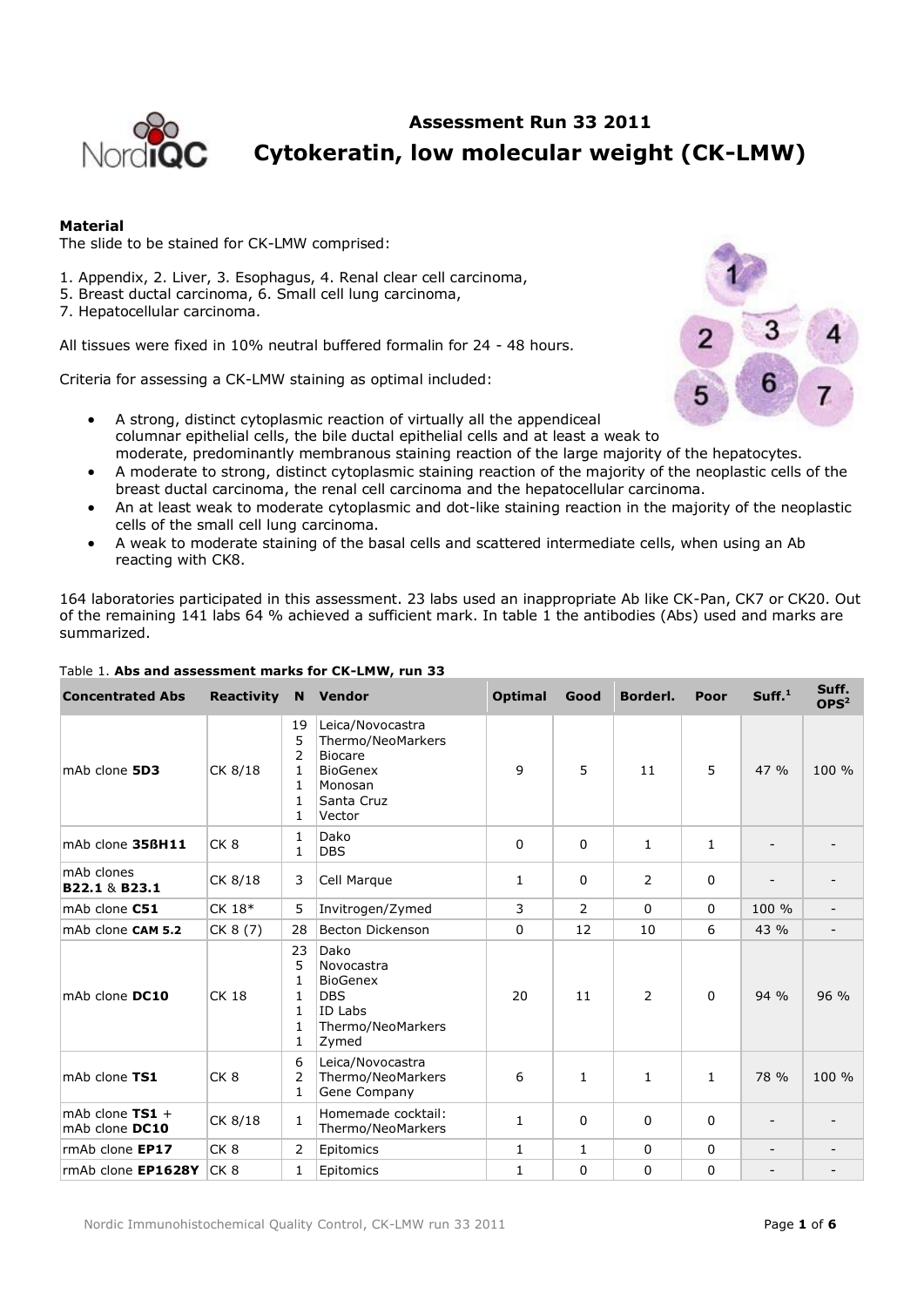| <b>Ready-To-Use Abs</b>                     |                 |                |                     |              |                |              |              |                          |       |
|---------------------------------------------|-----------------|----------------|---------------------|--------------|----------------|--------------|--------------|--------------------------|-------|
| <b>5D3</b><br>mAb clone<br><b>PA0067</b>    | CK 8/18         | 2              | Leica/Novocastra    | $\mathbf{1}$ | 0              | 0            | $\mathbf{1}$ |                          |       |
| 5D3<br>mAb clone<br><b>PM056</b>            | CK 8/18         | 1              | <b>Biocare</b>      | 0            | 0              | $\mathbf{1}$ | 0            |                          |       |
| mAb clone<br>356H11 760-2637                | CK <sub>8</sub> | 4              | Ventana/Cell Marque | 0            | 0              | 0            | 4            |                          |       |
| mAb clone<br>356H11 N1560                   | CK <sub>8</sub> | $\overline{4}$ | Dako                | 0            | 0              | 0            | 4            | $\overline{\phantom{a}}$ |       |
| mAb clones <b>B22.1</b> &<br>B23.1 760-4344 | CK 8/18         | 7              | Ventana/Cell Marque | 2            | 5              | 0            | 0            | 100 %                    | 100 % |
| mAb clone CAM 5.2<br>84.005-11-08           | CK 8 (7)        | 1              | Master Diagnostica  | 0            | 1              | 0            | 0            | $\overline{\phantom{a}}$ |       |
| <b>DC10</b><br>mAb clone<br><b>IR618</b>    | $CK$ 18         | 8              | Dako                | 6            | $\overline{2}$ | 0            | 0            | 100 %                    | 100 % |
| <b>Total</b>                                |                 | 141            |                     | 51           | 40             | 28           | 22           | $\overline{\phantom{a}}$ |       |
| <b>Proportion</b>                           |                 |                |                     | 36 %         | 28 %           | 20%          | 16 %         | 64 %                     |       |

1) Proportion of sufficient stains (optimal or good)

2) Proportion of sufficient stains with optimal protocol settings only, see below.

\* Claimed by Invitrogen/Zymed to be CK8.

The following central protocol parameters were used to obtain an optimal staining:

# **Concentrated Abs**

mAb clone **5D3**: The protocols giving an optimal result were all based on heat induced epitope retrieval (HIER) using either Target Retrieval Solution pH 9 (3-in-1) (TRS;Dako) (3/4)\*, TRS pH 9 (Dako) (2/5), Bond Epitope Retrieval Solution 2 (BERS2; Bond, Leica) (2/3), Tris-EDTA/EGTA pH 9 (1/2) or EDTA/EGTA pH 8 (1/1) as the retrieval buffer. The mAb was typically diluted in the range of 1:50-1:100 depending on the total sensitivity of the protocol employed. Using these protocol settings 11 out of 11 (100 %) laboratories produced a sufficient staining (optimal or good).

\*(number of optimal results/number of laboratories using this buffer)

mAb clones **B22.1** & **B23.1**: The protocol giving an optimal result was based on a combined pre-treatment by using HIER in Cell Conditioning 1 (CC1; BenchMark, Ventana) followed by enzymatic pre-treatment in Protease 3 (Ventana) a dilution of 1:200 of the primay Ab and UltraView + amplification as detection kit.

mAb clone **C51**: The protocols giving an optimal result were all based on HIER using either TRS pH 9 (3-in-1) (Dako) (1/1) or TRS pH 9 (Dako) (2/2) as the retrieval buffer. The mAb was typically diluted in the range of 1:50-1:100 depending on the total sensitivity of the protocol employed. Using these protocol settings 3 out of 3 (100 %) laboratories produced an optimal staining.

mAb clone **DC10**: The protocols giving an optimal result were mostly based on HIER using either CC1 (BenchMark, Ventana) (7/10), BERS2 (Bond, Leica) (3/3), TRS pH 9 (3-in-1) (Dako) (5/8), TRS pH 9 (Dako) (1/3) or Tris-EDTA/EGTA pH 9 (3/6) as the retrieval buffer. The mAb was typically diluted in the range of 1:25- 1:100 depending on the total sensitivity of the protocol employed. Using these protocol settings 23 out of 24 (96 %) laboratories produced a sufficient staining (optimal or good).

1 laboratory used a combined pre-treatment by using HIER in Cell Conditioning 1 (CC1; BenchMark, Ventana) followed by enzymatic pre-treatment in Protease 2 (Ventana).

mAb clone **TS1**: The protocols giving an optimal result were mostly based on HIER using either BERS2 (Bond, Leica) (4/4) or TRS pH 9 (3-in-1) (Dako) (1/2) as the retrieval buffer. The mAb was typically diluted in the range of 1:50-1:400 depending on the total sensitivity of the protocol employed. Using these protocol settings 6 out of 6 (100 %) laboratories produced a sufficient staining (optimal or good).

1 laboratory used a combined pre-treatment by using HIER in Cell Conditioning 1 (CC1; BenchMark, Ventana) followed by enzymatic pre-treatment in Protease 3 (Ventana).

rmAb clone **EP17**: The protocol giving an optimal result was based on HIER using CC1 (BenchMark, Ventana)(1/2) as the retrieval buffer. The mAb was diluted 1:100.

rmAb clone **EP1628Y**: The protocol giving an optimal result was based on HIER using TRS pH 9 (3-in-1) (Dako) (1/1) as the retrieval buffer. The mAb was diluted 1:400.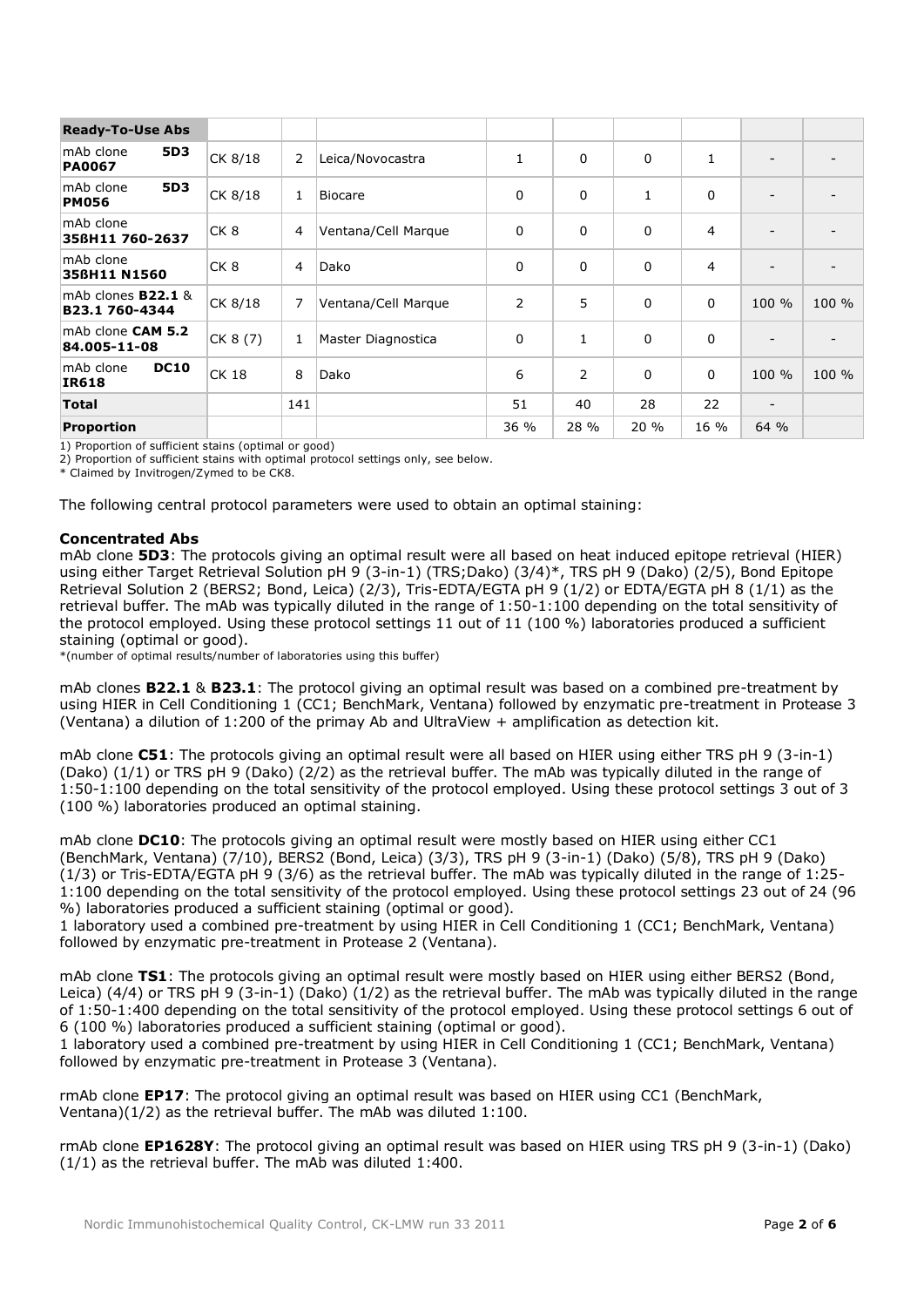## **Ready-To-Use Abs**

mAb clone **5D3** (product.no. PA0067, Leica/Novocastra): The protocol giving an optimal result was based on HIER using Bond Epitope Retrieval Solution 1 (Bond, Leica), an incubation time of 15 min in the primary Ab and Bond Polymer Refine Detection (DS9800) as the detection system. Using these protocol settings 2 out of 2 laboratories produced an optimal staining.

mAb clones **B22.1** & **B23.1** (prod. no. 760-4344, Ventana/Cell Marque): One of two protocols giving an optimal result was based on HIER using Cell Conditioning 1 (short), an incubation time of 36 min in the primary Ab and OptiView (760-700) as the detection system. The other protocol used a combined pre-treatment using HIER in CC1 (mild) and Protease 2 for 4 min, an incubation time of 32 min in the primary Ab and iView (760-091) as the detection system.

mAb clone **D10** (prod. no. IR618, Dako): The protocols giving an optimal result were based on HIER in PT-Link using TRS pH 9 (3-in-1) or TRS pH 9 as HIER buffer, heating time 10-30 min at 95-97°C, an incubation time of 20 min in the primary Ab and EnVision Flex/Flex+ (K8000/K8002) as the detection system. Using these protocol settings 8 out of 8 (100 %) laboratories produced a sufficient staining (optimal or good).

The most frequent causes of insufficient stains were:

- Less successful antibodies (notable all of 10 protocols based on the mAb clone 35BH11 gave an insufficient result)

- Inappropriate epitope retrieval (e.g. enzymatic pre-treatment for the mAb clone 5D3 and TS1)

- Too low concentration of the primary Ab.

In this assessment and in concordance with the previous CK-LMW assessments in NordiQC the prevalent feature of an insufficient staining was a too weak or false negative reaction of the cells expected to be demonstrated. The majority of the laboratories were able to demonstrate CK-LMW in structures with a high antigen expression as the bile duct epithelium and the hepatocellular carcinoma, whereas the demonstration of CK-LMW in structures with a reduced antigen expression such as the small cell lung carcinoma and renal cell carcinoma was more difficult and only seen with appropriate protocol settings.

The choice of the primary Ab had a great impact on the pass rate, as e.g. the proportion of sufficient stains based on the mAb clone DC10 was 95 % compared to 0 %, when the mAb clone 35BH11 was used.

Also the use of epitope retrieval for the individual primary Abs had a significant impact on the pass rate, as seen for e.g. the mAb clone 5D3. If proteolytic pre-treatment was used 8 out of 8 protocols (100 %) were assessed as insufficient due to a general too low sensitivity and also typically causing an impaired morphology due to excessive digestion of the cellular membranes, which especially was seen in the small cell lung carcinoma. If HIER was applied, 15 out of 25 protocols (60 %) were assessed as sufficient, out of which 10 (40 %) were optimal. In this context the vendors' data sheets for the mAb clone 5D3 gives misleading guidelines concerning the epitope retrieval: Thermo Scientific / NeoMarkers and Biocare recommend proteolysis as pre-treatment for the mAb clone 5D3, while Leica / Novocastra recommends HIER for the clone when sold as a Ready-To-Use format prod. no. PA0067, but proteolysis for the concentrated format!

The impact of pass rate related to the choice of the primary Ab and epitope retrieval applied is illustrated in table 2, where the cumulated data for the 5 most widely used clones in the last four assessments for CK-LMW is listed. Note, e.g., the over-all pass rate of 58% for the mAb clone 5D3, compared to 80% when HIER was applied and 10% when protease was used.

|                   |           |              |           | $F$ assumed to the turn to, 20, 25 & 33 |             |                   |           |                    |
|-------------------|-----------|--------------|-----------|-----------------------------------------|-------------|-------------------|-----------|--------------------|
|                   |           | <b>Total</b> |           | <b>HIER</b>                             |             | Prot. pre-treatm. |           | HIER + proteolysis |
|                   | Protocols | Sufficient   | Protocols | Sufficient                              | Protocols   | Sufficient        | Protocols | Sufficient         |
| MAb clone CAM 5.2 | 95        | 42 (44 %)    | 29        | $9(31\%)$                               | 50          | 32 (64 %)         | 6         | 1(17%)             |
| MAb clone DC10    | 112       | 105 (94 %)   | 111       | 104 (94 %)                              | $\mathbf 0$ | 0                 |           | $1(100\%)$         |
| MAb clone 5D3     | 66        | 38 (58 %)    | 45        | $36(80\%)$                              | 21          | $2(10\% )$        | 0         |                    |
| MAb clone 35BH11  | 48        | $6(13\%)$    | 28        | $4(14\% )$                              | 20          | $2(10\% )$        | 0         |                    |
| MAb clone C51     | 26        | 24 (92 %)    | 26        | 24 (92 %)                               | 0           | 0                 | 0         |                    |

Table 2. **The impact of pass rate related to the choice of the primary Ab and epitope retrieval Pass rate for run 16, 20, 25 & 33**

These data clearly indicate that the traditional mAb clones CAM 5.2 and 34BH11 have been less successful in four successive assessments for CK-LMW. The most robust markers for CK-LMW in the runs were the mAb clones C51 and DC10. The literature and vendors' information on the mAb clone C51 give conflicting information about the reactivity of this clone as to whether it is raised towards CK types 8 or CK18. In an analysis previously performed in the NordiQC laboratory, the reaction pattern of the mAb clone C51 was found to be identical with CK18 antibodies like clone DC10 and different from Abs reacting with CK8 as the clone TS1.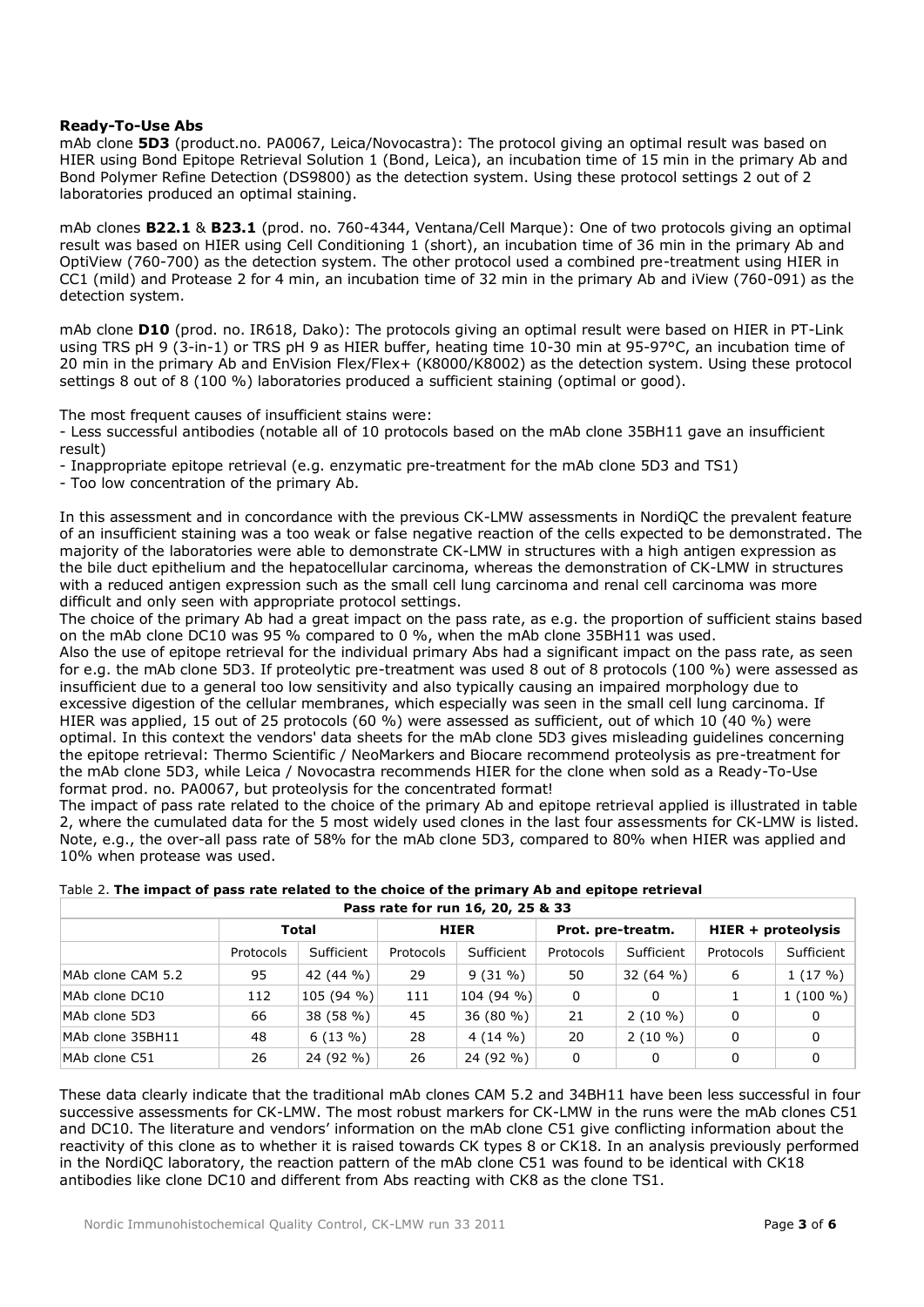Abs against CK 8 and in particular the newly launched rmAb clone EP17 gave in optimal stains a weak to moderate staining in both basal and intermediate squamous epithelial cells of the esophagus. These cells were negative when Abs against CK 18 were used. The rmAb clone EP17 gave by far the strongest and most consistent staining in the cells expected to be demonstrated, compared to all the other clones used. As observed in the previous assessments of CK-LMW, liver was found to be a reliable positive control, as all laboratories that could demonstrate the membranous reaction in the hepatocytes also could demonstrate CK-LMW in the renal cell carcinoma and the small cell lung carcinoma, which in this run were the most challenging tumours.

This was the 5th assessment of CK-LMW in NordiQC (Table 3) and in the last 3 runs almost same pass rate has been obtained.

| Table 5. I Topol Golf of Sufficient results for the EPITY III the five Norulo Funs performed |            |             |             |             |             |
|----------------------------------------------------------------------------------------------|------------|-------------|-------------|-------------|-------------|
|                                                                                              | Run 9 2003 | Run 16 2006 | Run 20 2007 | Run 25 2009 | Run 33 2011 |
| $Participants, n=$                                                                           | 54         | 66          | 74          | qq          | 141         |
| Sufficient results                                                                           | 57 %       | 45 %        | 67 %        | 66 %        | 64%         |

|--|

In this CK-LMW assessment many new laboratories participated for the first time and for these a general lower pass rate was observed compared to the laboratories also participating in the previous run 25, 2009: For the laboratories participating for the first time the pass rate was 55 % (31 out of 56), whereas the pass rate was 71 % (60 out of 85 laboratories) for the laboratories participating in both runs.

# **Conclusion**

Among the commonly used Abs, the mAb clones DC10 and C51 were the most robust Abs for the demonstration of CK-LMW. A sufficient result for CK-LMW could be obtained by 94 – 100% of the participants when using one of these two markers either as a concentrate properly calibrated or as a RTU format/system. An optimal staining could also be obtained by the mAb clone 5D3, the mAb clone cocktail B22.1 & B23.1 and the newly launched rmAb clone EP17. The epitope retrieval and protocol settings have to be specifically tailored to each of the clones/cocktails.

Liver is an appropriate positive control for CK-LMW: The majority of hepatocytes must show an at least moderate staining with an enhancement along the cell membranes.



### Fig. 1a

Optimal staining for CK LMW of the appendix using the mAb clone 5D3 for CK 8/18 optimally calibrated and with HIER in an alkaline buffer.

Virtually all the columnar epithelial cells show a strong cytoplasmic staining reaction, while no background staining is seen.

Also compare with Figs. 2a - 4a, same protocol.



### Fig. 1b

Insuffcient staining for CK LMW of the appendix using the mAb clone 5D3 for CK 8/18 with HIER in an alkaline buffer but with a protocol providing a too low sensitivity (Primary Ab too diluted.) – same field as in Fig. 1a.

Only the luminal columnar epithelial cells show a moderate to strong cytoplasmic staining, while virtually no staining is seen in the basal part of the crypts.

Also compare with Figs. 2b - 4b, same protocol.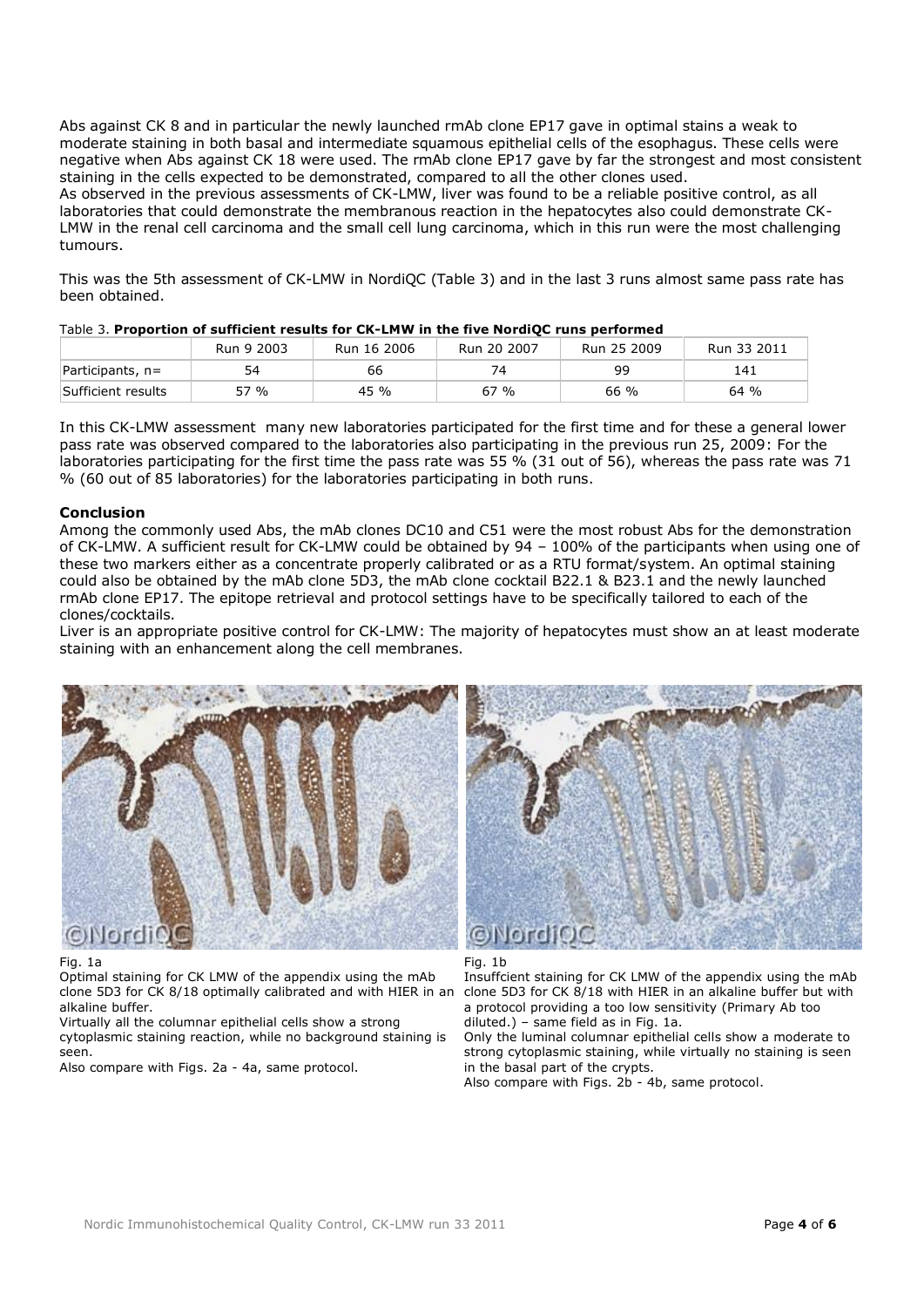

## Fig. 2a

Optimal staining for CK LMW of the liver. The majority of the hepatocytes show a distinct, moderate staining with a membrane enhancement, while the columnar epithelial cells of the bile ducts show a strong cytoplasmic staining.

Same protocol used in Figs. 1a - 4a.



## Fig. 2b

Insufficient staining for CK LMW of the liver - same field as in Fig. 2a.

Only the bile duct epithelial cells are demonstrated, while the hepatocytes are almost negative. Same protocol used in Figs. 1b - 4b.



### Fig. 3a

Optimal staining for CK-LMW of the hepatocellular carcinoma. Virtually all the neoplastic cells show a distinct, moderate to strong staining reaction with a membrane enhancement. Same protocol used in Figs. 1a - 4a.



Fig. 3b Insufficient staining for CK LMW of the hepatocellular carcinoma - same field as in Fig. 3a. Only scattered neoplastic cells cells show a weak and diffuse staining reaction. Same protocol used in Figs. 1b - 4b.